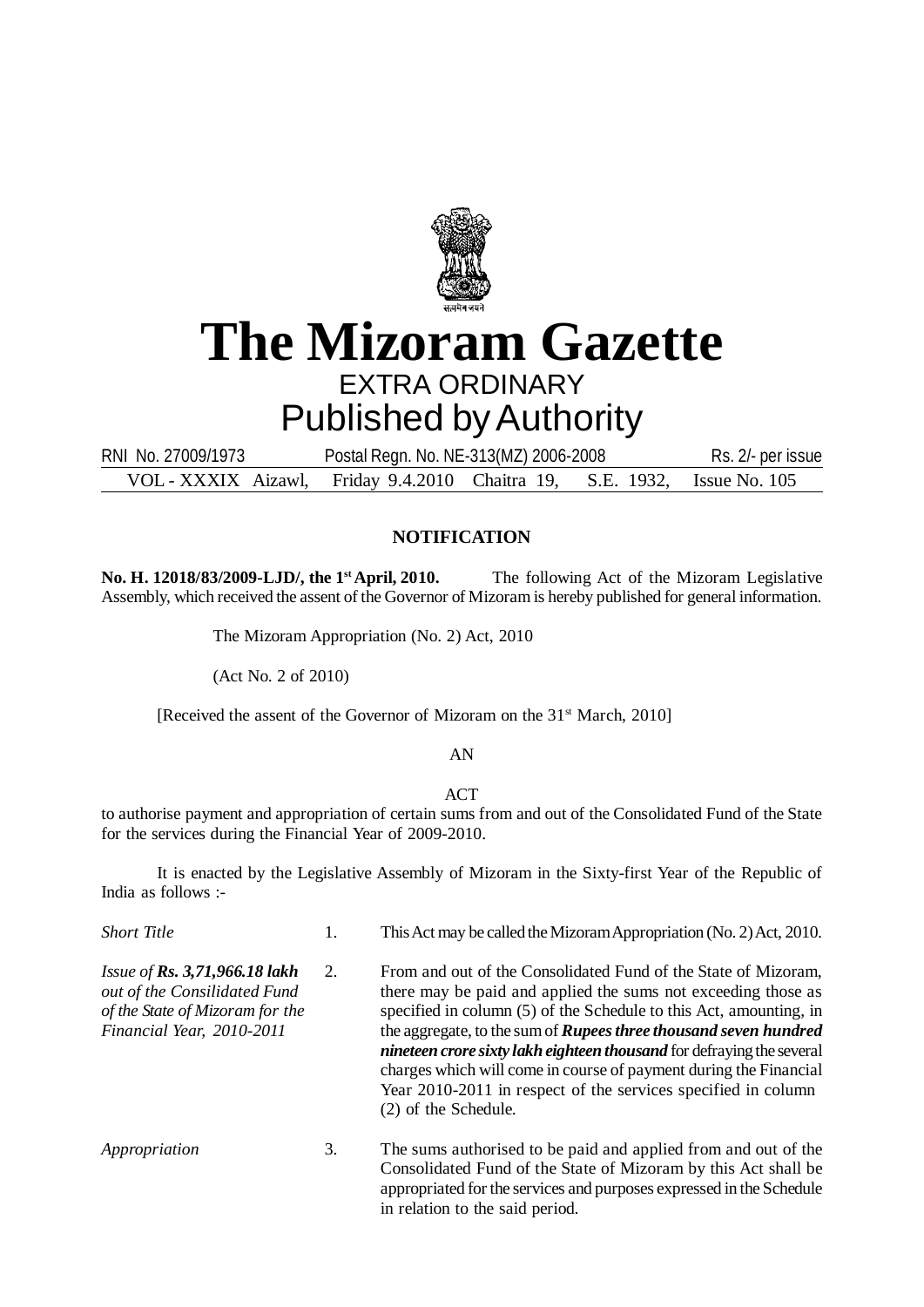$Ex-105/2010$  - 2 -

## **THE SCHEDULE** *(See Sections 2 and 3)*

*(In Rupees)*

|              |                                             | <b>SUMS NOT EXCEEDING</b> |             |                |            |
|--------------|---------------------------------------------|---------------------------|-------------|----------------|------------|
| Demand       | <b>SERVICES AND PURPOSES</b>                | Voted by                  | Charged on  | Total          |            |
| No.          |                                             |                           | Legislative | the Consoli-   |            |
|              |                                             |                           | Assembly    | dated Fund     |            |
| $\mathbf{1}$ | $\overline{2}$                              |                           | 3           | $\overline{4}$ | 5          |
| 1.           | Legislative Assembly                        | Revenue                   | 95361000    | 4748000        | 100109000  |
|              |                                             | Capital                   | 2500000     |                | 2500000    |
| 2.           | Governor                                    | Revenue                   | 1060000     | 30648000       | 31708000   |
| 3.           | <b>Council of Ministers</b>                 | Revenue                   | 49180000    |                | 49180000   |
| 4.           | Law & Judicial                              | Revenue                   | 124870000   | 31210000       | 156080000  |
| 5.           | Vigilance                                   | Revenue                   | 34115000    |                | 34115000   |
| 6.           | Land Revenue & Reforms                      | Revenue                   | 147129000   |                | 147129000  |
| 7.           | <b>Excise &amp; Narcotics</b>               | Revenue                   | 157530000   |                | 157530000  |
| 8.           | <b>Taxation</b>                             | Revenue                   | 79335000    |                | 79335000   |
| 9.           | Finance                                     | Revenue                   | 2574250000  |                | 2574250000 |
|              |                                             | Capital                   | 197500000   |                | 197500000  |
| 10.          | Mizoram Public Service Commission           | Revenue                   |             | 30599000       | 30599000   |
| 11.          | Secretariat Administration                  | Revenue                   | 526745000   |                | 526745000  |
| 12.          | Parliamentary Affairs                       | Revenue                   | 3698000     |                | 3698000    |
| 13.          | Personnel & Administrative Reforms          | Revenue                   | 22358000    |                | 22358000   |
| 14.          | Planning & Programme Implementation         | Revenue                   | 1346821000  |                | 1346821000 |
| 15.          | General Administration Department           | Revenue                   | 411534000   |                | 411534000  |
| 16.          | Home                                        | Revenue                   | 3220038000  |                | 3220038000 |
|              |                                             | Capital                   | 106622000   |                | 106622000  |
| 17.          | Food, Civil Supplies and Consumers' Affairs | Revenue                   | 523181000   |                | 523181000  |
|              |                                             | Capital                   | 1783660000  |                | 1783660000 |
| 18.          | Printing & Stationery                       | Revenue                   | 100434000   |                | 100434000  |
| 19.          | Local Administration                        | Revenue                   | 366122000   |                | 366122000  |
|              |                                             | Capital                   | 50000000    |                | 50000000   |
| 20.          | <b>School Education</b>                     | Revenue                   | 4289207000  |                | 4289207000 |
| 21.          | Higher & Technical Education                | Revenue                   | 691113000   |                | 691113000  |
| 22.          | <b>Sports &amp; Youth Services</b>          | Revenue                   | 204980000   |                | 204980000  |
| 23.          | Art & Culture                               | Revenue                   | 60935000    |                | 60935000   |
|              |                                             | Capital                   | 2000000     |                | 2000000    |
| 24.          | Medical & Public Health Services            | Revenue                   | 1593845000  |                | 1593845000 |
|              |                                             | Capital                   | 1070000     |                | 1070000    |
| 25.          | Water Supply & Sanitation                   | Revenue                   | 855449000   |                | 855449000  |
|              |                                             | Capital                   | 127300000   |                | 127300000  |
| 26.          | Information & Publicity                     | Revenue                   | 72512000    |                | 72512000   |
|              |                                             | Capital                   | 500000      |                | 500000     |
| 27.          | <b>District Councils</b>                    | Revenue                   | 1377140000  |                | 1377140000 |
| 28.          | Labour & Employment                         | Revenue                   | 61060000    |                | 61060000   |
| 29.          | Social Welfare                              | Revenue                   | 708192000   |                | 708192000  |
| 30.          | Disaster Management & Rehabilitation        | Revenue                   | 107045000   |                | 107045000  |